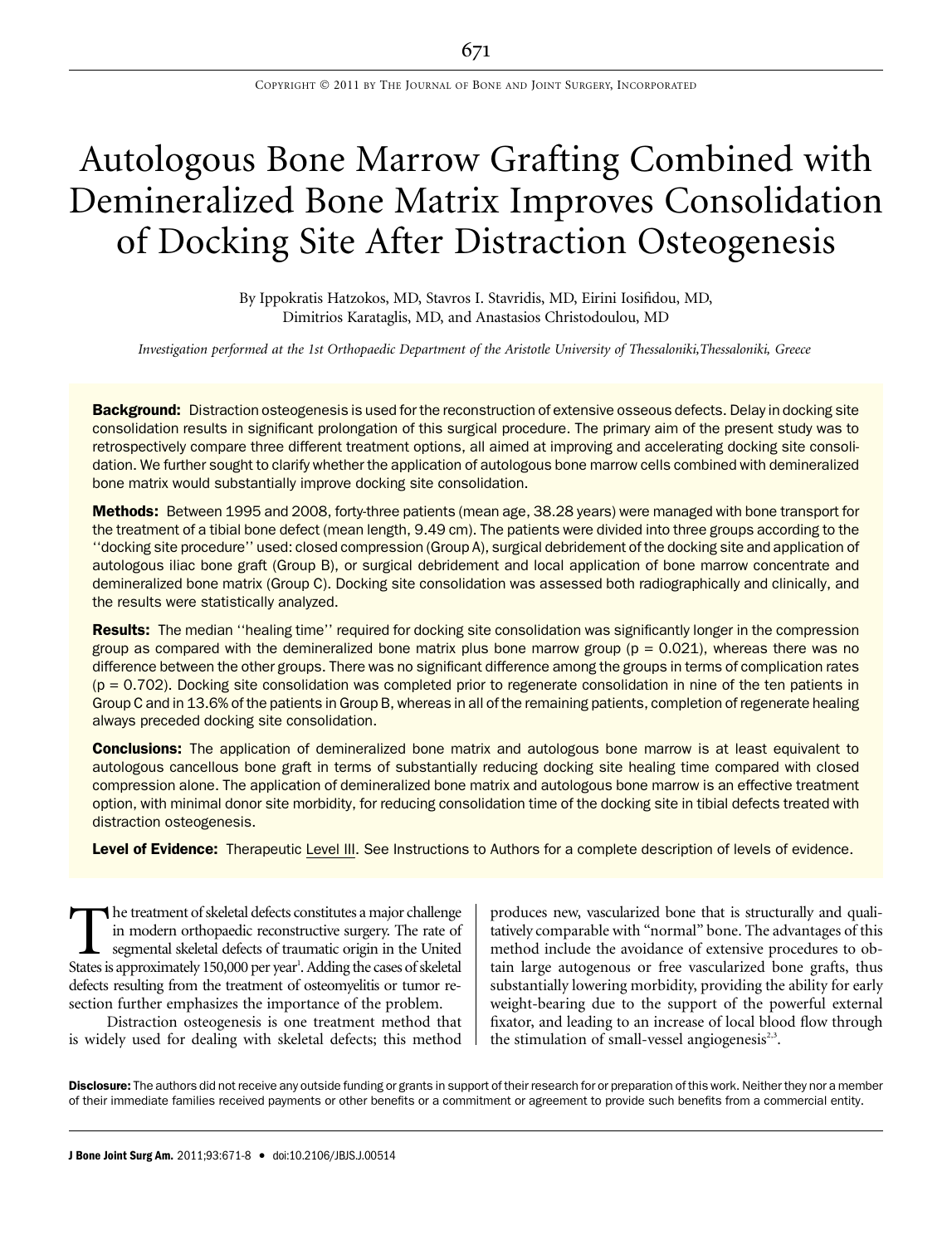AUTOLOGOUS BONE MARROW GRAFTING COMBINED WITH DEMINERALIZED BONE MATRIX IMPROVES CONSOLIDATION

The technique consists of performing an osteotomy proximal or distal to the defect, then gradually transporting a healthy segment of bone while the remaining gap at the osteotomy site is gradually filled with regenerated bone, known as ''regenerate.'' The site where the transported segment meets the target segment on completion of the bone transport is called the ''docking site.''

Although the docking site has been recognized as a frequent source of problems in terms of its ability to consolidate<sup>1,4-7</sup>, resulting in substantial prolongation of the entire procedure and subsequent delay of fixator removal, most research has been focused on improving the maturation of the regenerate, not on achieving more effective docking site consolidation.

The primary aim of the present study was to compare three different treatment options to improve and accelerate docking site consolidation. We retrospectively reviewed three groups of patients with tibial segmental defects who were managed with distraction osteogenesis. The three treatment methods were (1) closed compression, (2) surgical debridement of the docking site and application of autologous iliac bone graft, and (3) surgical debridement of the docking site followed by local application of a mixture of autologous bone marrow concentrate and demineralized bone matrix (DBM).

Hence, in the present study, we aimed to compare a historical standard of compression with a gold standard of autogenous bone graft as well as with a newer method for healing at the ''docking site'' during bone transport. We hypothesized that both the time to consolidation and the rate of healing would be improved in association with the use of either autograft or demineralized bone matrix supplemented with bone marrow aspiration.

## Materials and Methods

This retrospective case series study was approved by our hospital's ethical<br>committee for clinical studies and was performed in accordance with the Greek guidelines for clinical studies. Between 1995 and 2008, forty-three patients (thirty-eight male and five female) with a mean age of 38.28 years (range,



Radiograph showing the docking site immediately after the completion of compression. Fig. 1-B Although the consolidation of the regenerate was successfully completed, a nonunion of the docking site developed.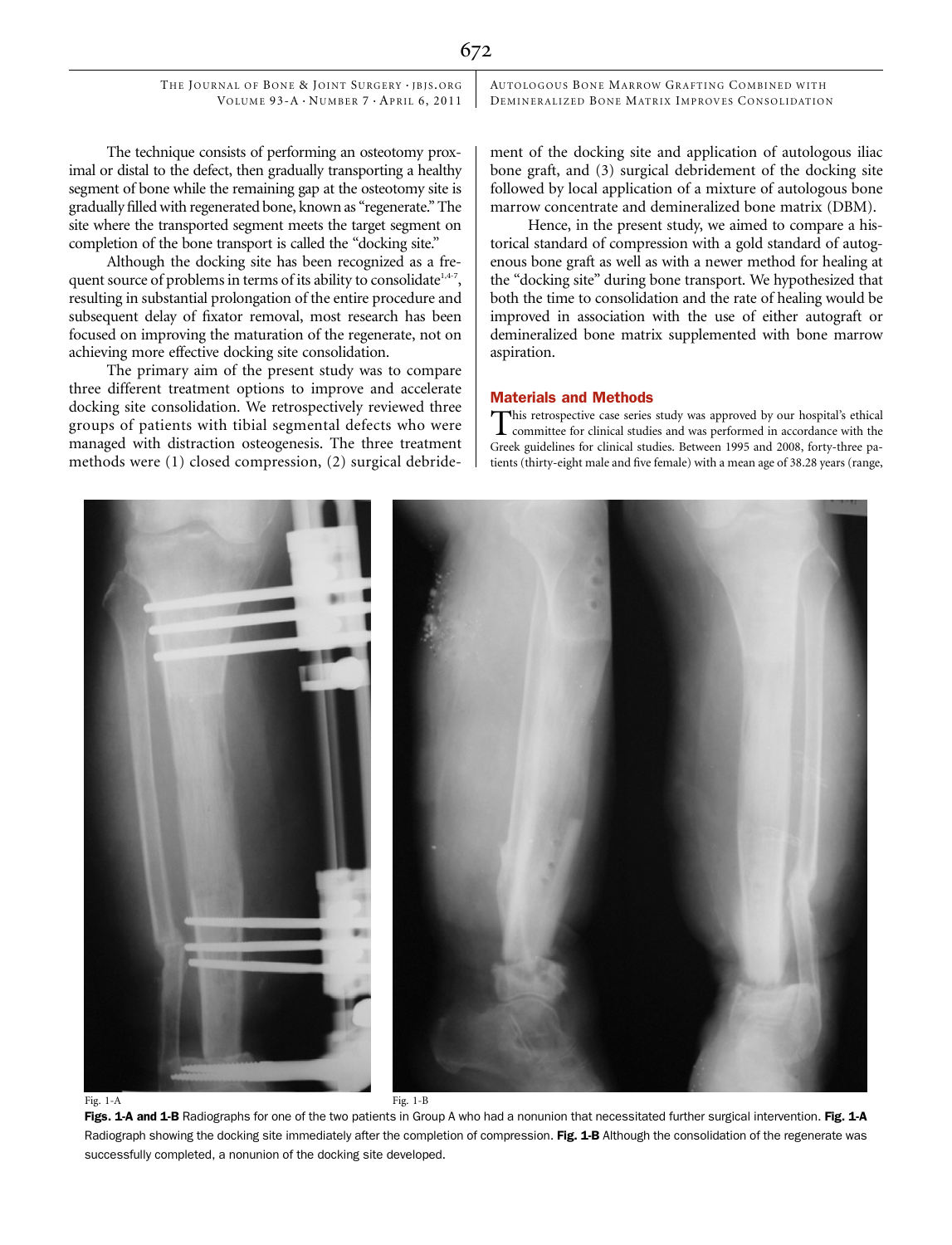sixteen to seventy-four years) were managed with bone transport with an external fixator, according to the principles of distraction osteogenesis, for the treatment of a tibial bone defect. Thirty-four patients were managed with a monolateral frame, four were managed with a circular frame, and five were managed with a hybrid fixation system. Hydroxyapatite-coated pins were used in all cases in which a monolateral fixator was applied. Fixation was not extended across the ankle in any patient. The mean length of the bone defect was 9.49 cm (range, 3 to 22 cm). The defect was the result of septic pseudarthrosis in twenty-eight patients (65.1%), osteomyelitis in nine (20.9%), trauma in five (11.6%), and tumor resection in one (2.3%) (see Appendix). The location of the defect was the proximal metaphysis in five cases (11.6%), the diaphysis in twelve (27.9%), and the distal metaphysis in twenty-six (60.5%).

Through the distraction period, standard anteroposterior and lateral radiographs were made every three to four weeks to assess the distraction process. The patients were divided into groups according to the natural progression of the techniques that were used to achieve docking site consolidation as practiced during three different time periods. Completion of the distraction phase was dictated by the transported segment having reached the docking site, with no gap being >4 mm as verified on standard anteroposterior and lateral radiographs. Each technique was applied in a group of consecutive patients, and the order of the groups represents the chronological order of the different techniques as performed at our institution. More specifically, the closed compression method was used between 1995 and 1999 (Group A), the application of autologous cancellous iliac bone graft was used between 1999 and 2005 (Group B), and the application of a mixture of demineralized bone matrix and centrifuged autologous bone marrow was used between 2005 and 2008 (Group C) (see Appendix).

#### Group A

In Group A, the closed compression method, as proposed by Ilizarov, was applied in eleven patients (nine male, two female) with a mean age of 43.45 years (range, sixteen to seventy-four years). In this group, the mean length of the bone defect was 9.45 cm (range, 3 to 16 cm). The defect was the result of septic pseudarthrosis in eight cases, osteomyelitis in two, and tumor resection in one (see Appendix). After the transferred segment had reached the docking site, an overcompression of 3 mm was applied at the apposed segments through the external fixator at a rate of 1 mm per day in 0.25-mm increments every six hours. The whole procedure was performed closed, and the docking site was not surgically exposed. Static compression was initially used in all cases. The "accordion technique," as described both by Ilizarov and by others, was subsequently utilized in patients in this group with delayed union or nonunion.

## Group B

Group B included twenty-two patients (twenty male and two female) with a mean age of thirty-six years (range, eighteen to sixty-seven years). In this group, surgical debridement of the interposed tissues and application of autologous cancellous iliac bone graft was performed just prior to docking completion.

With the patient in the supine position and under general anesthesia and with the application of a tourniquet, the docking site was surgically exposed and all interposing soft tissues at the apposed bone surfaces were meticulously removed, followed by freshening of the apposed bone surfaces (by means of the removal of 1 to 2 mm of bone) with use of rongeurs. Corticocancellous autogenous bone graft was harvested from the iliac crest to fill the docking-site gap. The bone surfaces were then apposed but not compressed. The mean length of the bone defect was 9.82 cm (range, 4 to 22 cm).The defect was the result of septic pseudarthrosis in thirteen cases, osteomyelitis in five, and trauma in four (see Appendix).

## Group C

In Group C, surgical debridement of the docking site was followed by the application of a mixture of demineralized bone matrix and centrifuged autologous bone marrow aspirated from the ilium. This group consisted of ten patients (nine male, one female) with a mean age of 37.4 years (range, twentyone to fifty-two years). The mean length of the bone defect in Group C was

AUTOLOGOUS BONE MARROW GRAFTING COMBINED WITH DEMINERALIZED BONE MATRIX IMPROVES CONSOLIDATION

8.8 cm (range, 4.5 to 14 cm). The defect was the result of septic pseudarthrosis in seven cases, osteomyelitis in two, and trauma in one (see Appendix).

Patients in this group underwent the same docking site preparation as did those in Group B. However, instead of autologous iliac bone graft application at the docking site, 60 mL of bone marrow was aspirated from the patient's iliac wing with an 11-gauge biopsy needle. The aspiration site was changed every 30 mL, and the obtained aspirate was centrifuged under aseptic conditions with a standardized procedure (BMAC; Harvest, Plymouth, Massachusetts). The resulting 8 to 10 mL of concentrate was mixed with 5 to 10 mL of Grafton Putty DBM (OST Developpement SA, Clermont-Ferrand, France), and the mixture was applied on the docking site interface.

Docking site consolidation was assessed on standard anteroposterior and lateral radiographs that were made every six weeks. When there was radiographic and clinical evidence of consolidation of the docking site and the regenerate with manual stress techniques, the external fixator was removed. The docking site consolidation process was considered to be successful when there was clear radiographic evidence of union within six months after ''docking.'' In cases in which docking site consolidation occurred after the sixmonth period, the patient was considered to have a delayed union. In cases in which signs of union were not evident nine months after the completion of the distraction phase, the patient was considered to have a nonunion. Nonunion and fracture of the docking site were considered to be complications of the treatment method.

## Statistical Analysis

Fig. 2

Quantitative variables were compared among the groups with use of the Kruskal-Wallis test, and qualitative variables were compared among the groups with use of the Fisher exact test. The healing times were compared with use of the log-rank test, and the data are presented with Kaplan-Meier curves. The Bonferroni correction was used for the pairwise differences between groups, and the



Healing time (months)

Kaplan-Meier curves showing healing times in the compression group (Group A) (black solid line), the autologous bone graft group (Group B) (black dotted line), and the bone marrow-demineralized bone matrix  $(DBM+BM)$  group (Group C) (gray solid line).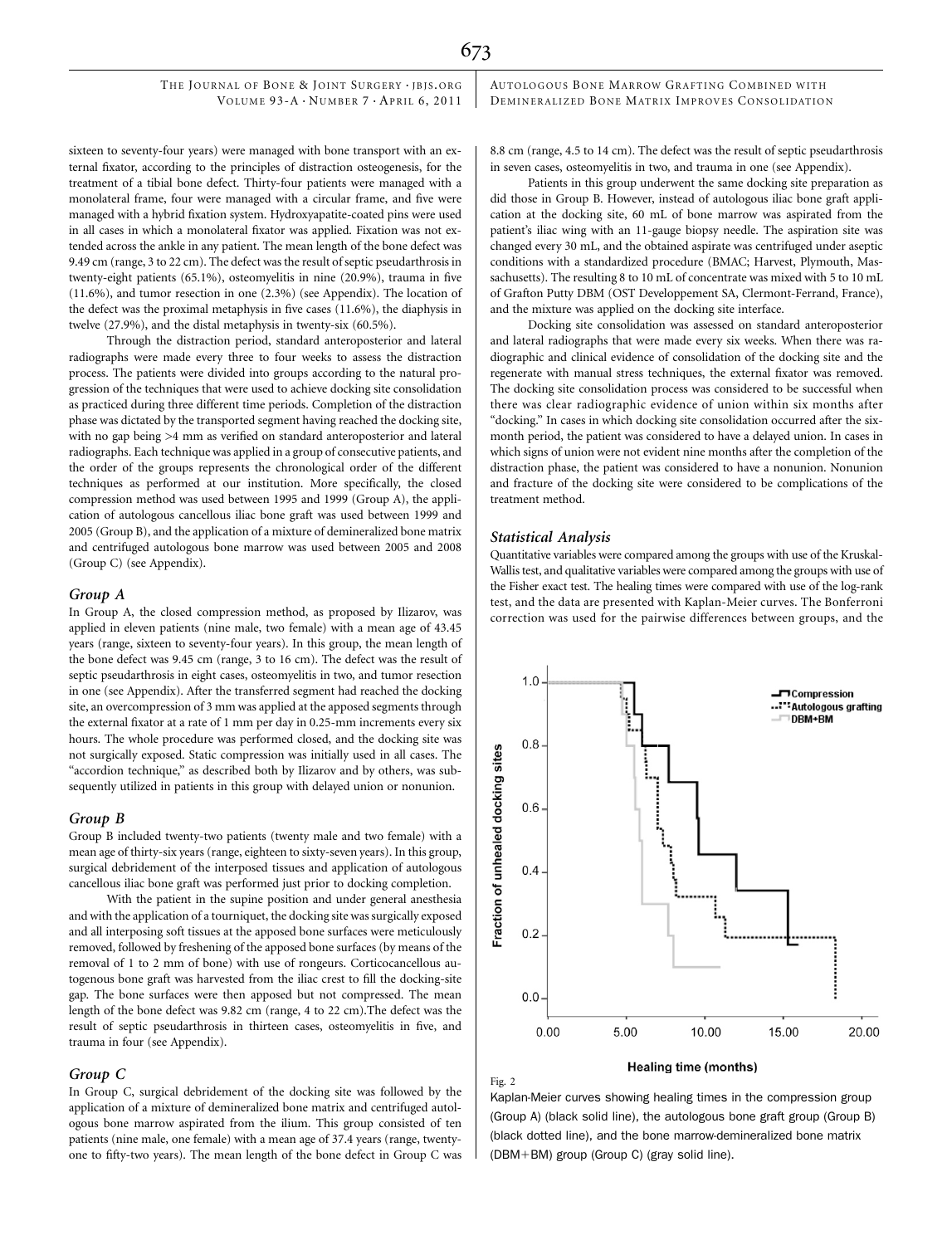AUTOLOGOUS BONE MARROW GRAFTING COMBINED WITH DEMINERALIZED BONE MATRIX IMPROVES CONSOLIDATION

corrected p values were reported. The p values were two-tailed, with the level of significance set at 0.05. All analyses were conducted with SPSS 16.0 (SPSS, Chicago, Illinois).

# Source of Funding

No funding of any kind was received for this study.

## Results

 $\boldsymbol{\mathsf{C}}$  tatistical analysis confirmed the homogeneity of all patient  $\mathbf{\mathcal{Q}}$  groups as there were no significant differences in terms of patient age, sex, or reason for surgery (see Appendix). There were no significant differences among the groups in terms of the type of external fixator used, the location of the tibial defect, the length of the transported segment, the length of the bone segments adjacent to the docking sites, or the length of treated bone defect (see Appendix).

In the compression group (Group A), successful consolidation of the docking site within six months was achieved in two of the eleven patients. Six patients had delayed union, and two patients had a nonunion (Figs. 1-A and 1-B) that necessitated further bone-grafting for the docking site to consolidate. Fracture of the docking site occurred in one patient.

The median time needed for docking site consolidation was twelve months (range, 5.5 to 15.3 months) (Table I).

In the autologous bone-grafting group (Group B), successful consolidation of the docking site (within six months) was evident in four (18.2%) of twenty-two patients. Thirteen patients (59.1%) had delayed union, and four patients (18.2%) had nonunion of the docking site. Fracture of the docking site occurred in one patient (4.5%). The median time required for docking site consolidation was 7.33 months (range, 4.7 to 18.3 months) (Table I).

In the bone marrow-demineralized bone matrix group (Group C), successful consolidation of the docking site occurred in seven of ten patients, delayed union was diagnosed in



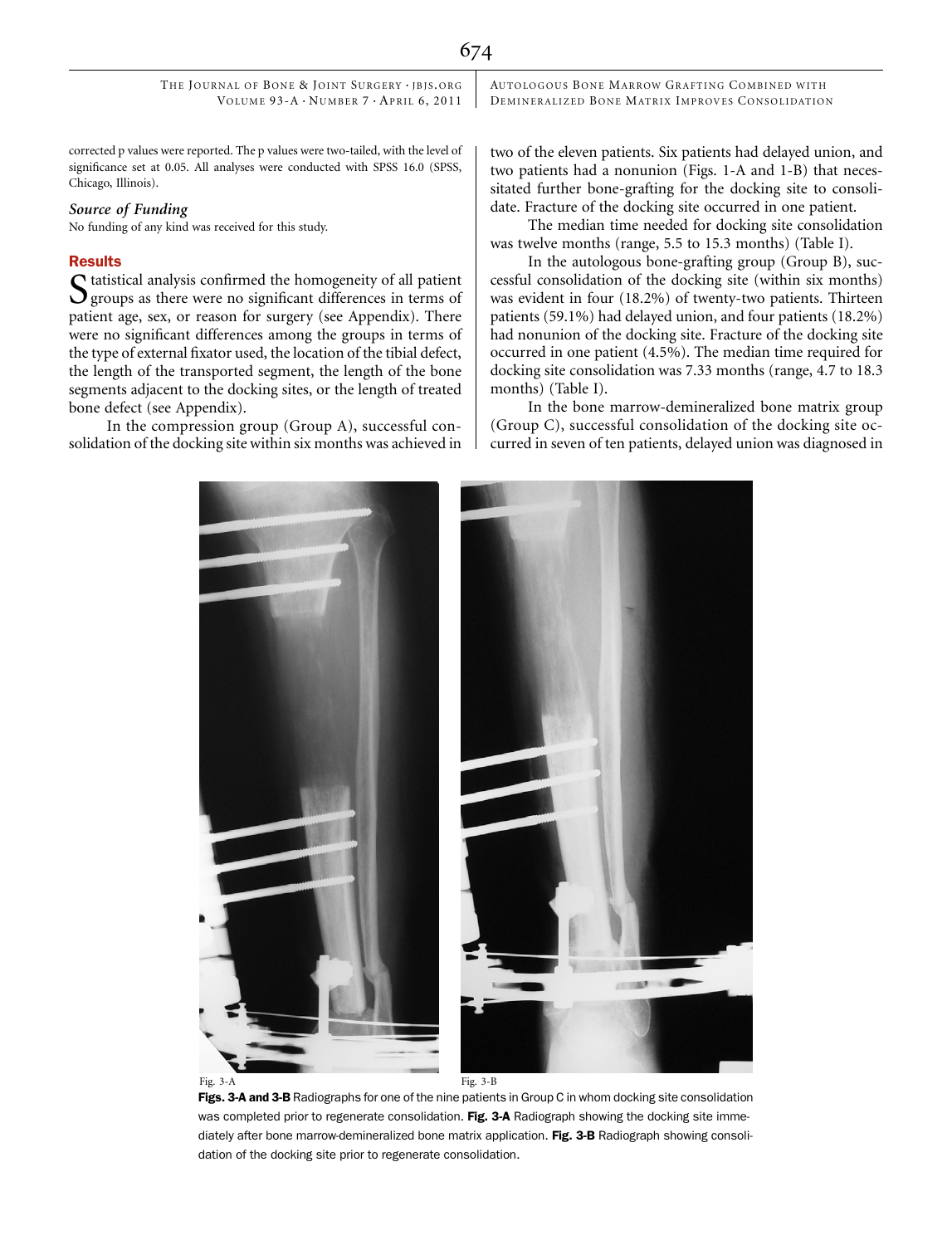AUTOLOGOUS BONE MARROW GRAFTING COMBINED WITH DEMINERALIZED BONE MATRIX IMPROVES CONSOLIDATION

|                                    | Overall        | Group A       | Group B | Group C |
|------------------------------------|----------------|---------------|---------|---------|
| No. of patients                    | 43             | 11            | 22      | 10      |
| Result (no. of patients)           |                |               |         |         |
| Consolidation within 6 months      | 13             | 2             | 4       |         |
| Delayed union                      | 21             | 6             | 13      | 2       |
| Nonunion                           |                | $\mathcal{P}$ | 4       |         |
| Docking site fracture              | $\overline{2}$ |               | 1       |         |
| Median time for consolidation (mo) |                | $12*$         | 7.33    | $5.83*$ |

two patients, and nonunion developed in only one patient. The median time required for docking site consolidation was 5.83 months (range, 4.7 to 8 months) (Table I).

Overall, there were three cases of pin loosening in three patients (with one loose pin per patient). As four pins had been inserted initially in each clamp, there was no need for pin



Figs. 4-A and 4-B Radiographs for one of the patients in Group B in whom completion of regenerate healing preceded docking site consolidation. Fig. 4-A Radiograph showing the docking site immediately after autologous bone graft application. Fig. 4-B Radiograph showing consolidation of the regenerate prior to docking site consolidation.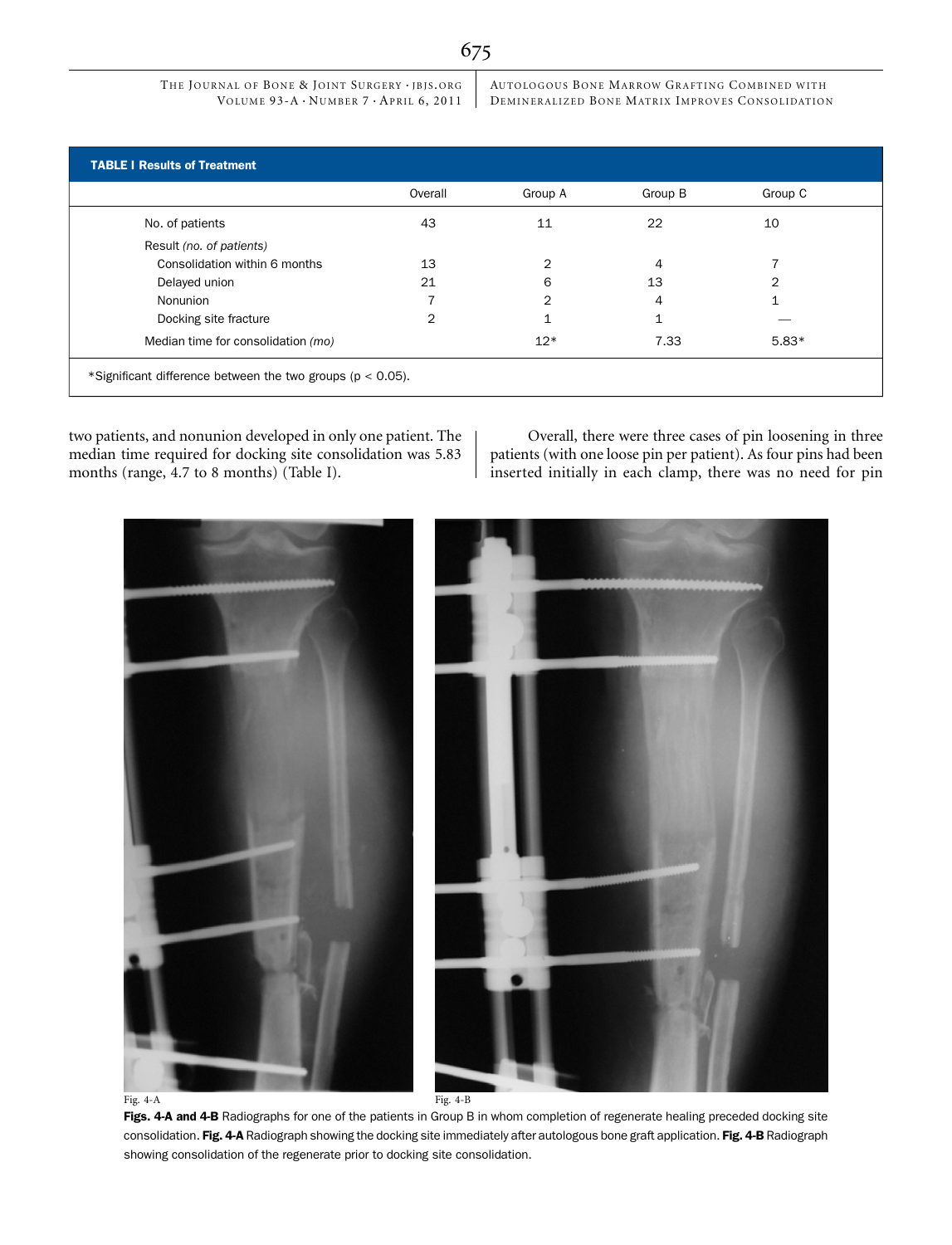AUTOLOGOUS BONE MARROW GRAFTING COMBINED WITH DEMINERALIZED BONE MATRIX IMPROVES CONSOLIDATION

exchange because at least three pins per clamp were left in situ after removal of the loose ones.

Statistical analysis showed that the median ''healing time'' required for docking site consolidation was significantly longer in the compression group as compared with the bone marrow-demineralized bone matrix group (Bonferroni adjusted  $p$  value = 0.021), whereas there was no difference between the other groups (Table I).There was no significant difference among the groups in terms of complication rates ( $p = 0.702$ ). Healing times in the three groups are presented with Kaplan-Meier curves (Fig. 2).

The docking site consolidation was completed prior to regenerate consolidation in nine of ten patients in Group C (Figs. 3-A and 3-B) and in only three (13.6%) of twenty-two patients in Group B. This finding was not observed in any of the patients in Group A. In the remaining patients (including nineteen of twenty-two patients in Group B and in all patients in Group A), completion of regenerate healing always preceded docking site consolidation (Figs. 4-A and 4-B).

## **Discussion**

The docking site has been recognized as a frequent source of problems, especially in terms of its ability to heal<sup>1,4-7</sup>, resulting in substantial prolongation of the entire procedure and subsequent delay of fixator removal. In a recent study investigating the results of various methods that are used for improving docking site consolidation, it was suggested that when coaptation of apposed bone surfaces is delayed, spontaneous union at the docking site remains unpredictable and it is likely that a further surgical intervention will be needed<sup>8</sup>.

Initial efforts to enhance and expedite docking site consolidation with the closed compression method did not yield as satisfactory results as initially anticipated. Subsequently, this technique was gradually replaced with autologous bone graft application, which is the current ''gold standard'' with which all other grafts are compared. It is the only graft material that has osteogenic and osteoinductive as well as osteoconductive properties<sup>9-11</sup>. The osteoblasts, preosteoblasts, and mesenchymal stem cells that are present in the autologous bone graft are capable of responding to local stimuli and release growth factors of their own, which accelerate angiogenesis and promote new bone formation<sup>11,12</sup>. Autologous bone-grafting has been widely used and has been found to be effective for the treatment of nonunion, with union rates reaching 87% to 100% in cases of tibial nonunion<sup>10,13-15</sup>. It has also been successfully applied for improving consolidation of the regenerate following distraction osteogenesis and to complete the healing at the docking site of nonunions treated with the same technique<sup>8,16</sup>. The most important disadvantage of autologous bone-grafting is the need for a separate surgical procedure, which often is associated with some donor-site morbidity<sup>17,18</sup>.

Autologous bone marrow aspirate has been found to be effective in various experimental animal models of fracture nonunion<sup>19-23</sup> and also has been used for the treatment of tibial nonunion $24-28$  as well as for expediting the maturation process of the regenerate following distraction osteogenesis<sup>29,30</sup>. Autologous

bone marrow aspirate contains osteoprogenitor cells and has osteogenic and osteoinductive but not osteoconductive properties<sup>11</sup>.

Because of its lack of osteoconductivity, autologous bone marrow aspirate is often combined with demineralized bone matrix (DBM), whose bone collagen matrix has osteoconductive<sup>31</sup> as well as osteoinductive properties<sup>32,33</sup>. Numerous animal studies have confirmed the synergistic effect of these two materials $11,23,34$ .

Multiple bone marrow aspirations combined with cell concentration techniques have been proposed to increase the density of progenitor cell populations because patient-related variation in the number and osteogenic potential of the bone marrow cells is known to exist<sup>11</sup>. Hernigou et al. reported that, in order for autologous bone marrow to be effective for the treatment of tibial nonunion, it must contain at least 1500 progenitor cells per  $mL^{27}$ . In a study of sixty tibial nonunions, they reported that the concentration of progenitors cells in the seven cases in which the graft failed to unite was significantly lower than that in the fifty-three cases in which the treatment was successful (634  $\pm$  187 compared with 2835  $\pm$  1160 per mL;  $p = 0.001$ ). These findings were in accordance with those of a previous study, which demonstrated in an animal model that the osteogenic capacity of bone marrow was related to cell density<sup>35</sup>.

According to the manufacturer of the collection and processing kit used in our series, the mean concentration of autologous progenitor cells was found to be 3500/mL (range, 1764 to 4760/mL), well over the threshold defined by the aforementioned studies.

There is a growing body of literature dealing with the improvement of regenerate quality with use of various techniques, and bone marrow aspirate has been shown to enhance and expedite regenerate maturation<sup>29,30</sup>. However, a recent experimental study suggested that one of the major biological differences between docking site healing and regenerate healing is that the docking site heals primarily by means of endochondral bone formation and creeping substitution, which usually takes longer than regenerate healing, which occurs primarily by means of intramembranous ossification<sup>36</sup>. Hence, the assessment of the effect of any regenerate treatment should be exerted with great caution on the docking site, since the regenerate and the docking site are two different biological entities.

In the present study, we aimed to clarify whether the application of autologous bone marrow cells combined with demineralized bone matrix would significantly improve consolidation of the docking site by accelerating bone healing and reducing the rate of pseudarthrosis. Our results suggest that the application of demineralized bone matrix and bone marrow significantly reduces docking site consolidation time compared with the older compression method and provides a comparable if not better clinical outcome in comparison with autologous bone grafts. Although the difference between autologous bone-grafting and bone marrow application combined with demineralized bone matrix failed to reach significance, a clear trend could be noted in favor of the bone marrow-demineralized bone matrix group (Group C).

It could be argued that the higher healing rate observed in Group C was surprising, but we assume that the increased healing potential of osteoprogenitor cells combined with the better filling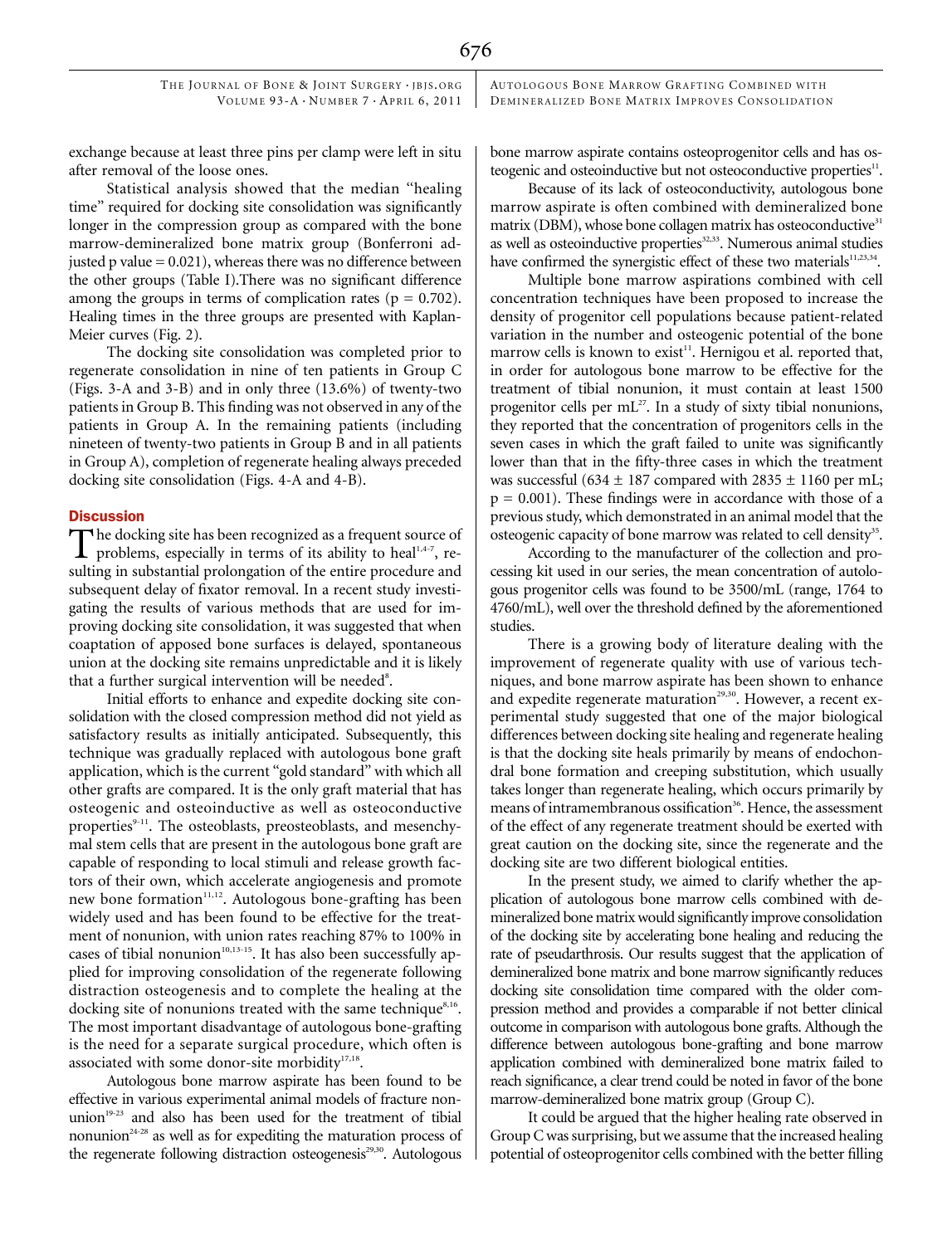AUTOLOGOUS BONE MARROW GRAFTING COMBINED WITH DEMINERALIZED BONE MATRIX IMPROVES CONSOLIDATION

of the defect by the demineralized bone matrix-aspirate paste (which, unlike bone grafts, leaves no voids) could be the reason for the better results in terms of docking site consolidation.

There appears to be a discrepancy between the excellent healing rates of 87% to 100% that have been reported when tibial nonunions have been treated with autograft<sup>10,13,15</sup> and the healing rate observed in our autograft group. We believe that our cases could not be simply considered as nonunions because a substantial number of them were defects resulting from septic nonunions with poor surrounding soft-tissue quality. Moreover, in most of our cases, the defect was located in the distal third of the tibia, an area of known poor vascularity.

Our most important clinical observation was the reversal of consolidation completion between the regenerate and the docking site that was observed in Group C. Specifically, while the completion of consolidation of the regenerate preceded that of the docking site in all patients in Group A and in 86.4% of the patients of Group B, we found that healing of the docking site was the first to occur in nine of the ten patients in Group C. Because in these ''reverse consolidation'' cases regenerate healing serves as an ''internal control'' neutralizing all other parameters that might have influenced docking site healing, it is believed that this acceleration of docking site consolidation can be attributed to the effect of bone marrow and demineralized bone matrix application.

A previous retrospective study highlighted the importance of surgeon experience when performing distraction osteogenesis procedures<sup>37</sup>. A possible positive influence of the accumulated surgical experience on the improved results of the third group cannot be entirely ruled out.

Another issue possibly affecting the healing time is the location of the docking site. Experimental evidence has demonstrated that, compared with diaphyseal bone, metaphyseal bone possesses a significantly greater osteogenic potential, rendering the metaphysis the optimal location for distraction osteogenesis<sup>38</sup>.

The limitations of the present study include its retrospective nature and the fact that the three different treatment options were used sequentially and not randomly. The closed compression method was the first treatment option that was used in an attempt to achieve consolidation of the docking site; this method was later abandoned and replaced initially with autologous bone graft and later with autologous bone marrow application. Moreover, the relatively large number of monolateral frames may explain, in part, the particularly long delays in docking site healing in all three groups. Statistical analysis did not demonstrate any significant difference among the three groups with regard to the frame types. In conclusion, it appears that the application of demineralized bone matrix and autologous bone marrow is at least equivalent to autologous cancellous bone graft, both of which appear to substantially reduce docking site healing time compared with closed compression alone. The application of demineralized bone matrix and autologous bone marrow is an effective treatment option, with minimal donor-site morbidity, for reducing consolidation time of the docking site in tibial skeletal defects treated with distraction osteogenesis.

## Appendix

677

Tables showing demographic data, reasons for surgery, treatment method, defect position, and the lengths of the transported segment, docking segment, and defect are available with the electronic version of this article on our web site at jbjs.org (go to the article citation and click on "Supporting Data").  $\blacksquare$ 

Ippokratis Hatzokos, MD Stavros I. Stavridis, MD Eirini Iosifidou, MD Dimitrios Karataglis, MD Anastasios Christodoulou, MD 1st Orthopaedic Department of Aristotle University, ''G. Papanikolaou'' General Hospital, Exohi, 57010, Thessaloniki, Greece. E-mail address for I. Hatzokos: ipphatz@yahoo.gr

### References

1. Cierny G 3rd, Zorn KE. Segmental tibial defects. Comparing conventional and Ilizarov methodologies. Clin Orthop Relat Res. 1994;301:118-23.

2. Aronson J. Temporal and spatial increases in blood flow during distraction osteogenesis. Clin Orthop Relat Res. 1994;301:124-31.

4. DeCoster TA, Gehlert RJ, Mikola EA, Pirela-Cruz MA. Management of posttraumatic segmental bone defects. J Am Acad Orthop Surg. 2004;12:28-38.

5. Green SA. Skeletal defects. A comparison of bone grafting and bone transport for segmental skeletal defects. Clin Orthop Relat Res. 1994;301:111-7.

6. Mekhail AO, Abraham E, Gruber B, Gonzalez M. Bone transport in the management of posttraumatic bone defects in the lower extremity. J Trauma. 2004;56: 368-78.

- 7. Paley D, Maar DC. Ilizarov bone transport treatment for tibial defects. J Orthop Trauma. 2000;14:76-85.
- 8. Giotakis N, Narayan B, Nayagam S. Distraction osteogenesis and nonunion of the docking site: is there an ideal treatment option? Injury. 2007;38 Suppl 1:S100-7.
- 9. Megas P. Classification of non-union. Injury. 2005;36 Suppl 4:S30-7.

11. Sen MK, Miclau T. Autologous iliac crest bone graft: should it still be the gold standard for treating nonunions? Injury. 2007;38 Suppl 1:S75-80.

12. Khan SN, Cammisa FP Jr, Sandhu HS, Diwan AD, Girardi FP, Lane JM. The biology of bone grafting. J Am Acad Orthop Surg. 2005;13:77-86.

cellous bone in rabbit radial defects. Arch Orthop Trauma Surg. 1987;106:335-40.

<sup>3.</sup> Perry CR. Bone repair techniques, bone graft, and bone graft substitutes. Clin Orthop Relat Res. 1999;360:71-86.

<sup>10.</sup> Phieffer LS, Goulet JA. Delayed unions of the tibia. Instr Course Lect. 2006; 55:389-401.

<sup>13.</sup> Finkemeier CG, Chapman MW. Treatment of femoral diaphyseal nonunions. Clin Orthop Relat Res. 2002;398:223-34.

<sup>14.</sup> Freeland AE, Mutz SB. Posterior bone-grafting for infected ununited fracture of the tibia. J Bone Joint Surg Am. 1976;58:653-7.

<sup>15.</sup> Ring D, Barrick WT, Jupiter JB. Recalcitrant nonunion. Clin Orthop Relat Res. 1997;340:181-9.

<sup>16.</sup> Biasibetti A, Aloj D, Di Gregorio G, Massè A, Salomone C. Mechanical and biological treatment of long bone non-unions. Injury. 2005;36 Suppl 4:S45-50. 17. Laurie SW, Kaban LB, Mulliken JB, Murray JE. Donor-site morbidity after har-

vesting rib and iliac bone. Plast Reconstr Surg. 1984;73:933-8. 18. Silber JS, Anderson DG, Daffner SD, Brislin BT, Leland JM, Hilibrand AS, Vaccaro AR, Albert TJ. Donor site morbidity after anterior iliac crest bone harvest for

single-level anterior cervical discectomy and fusion. Spine (Phila Pa 1976). 2003; 28:134-9. 19. Aspenberg P, Wittbier J, Thorngren KG, Bone matrix and marrow versus can-